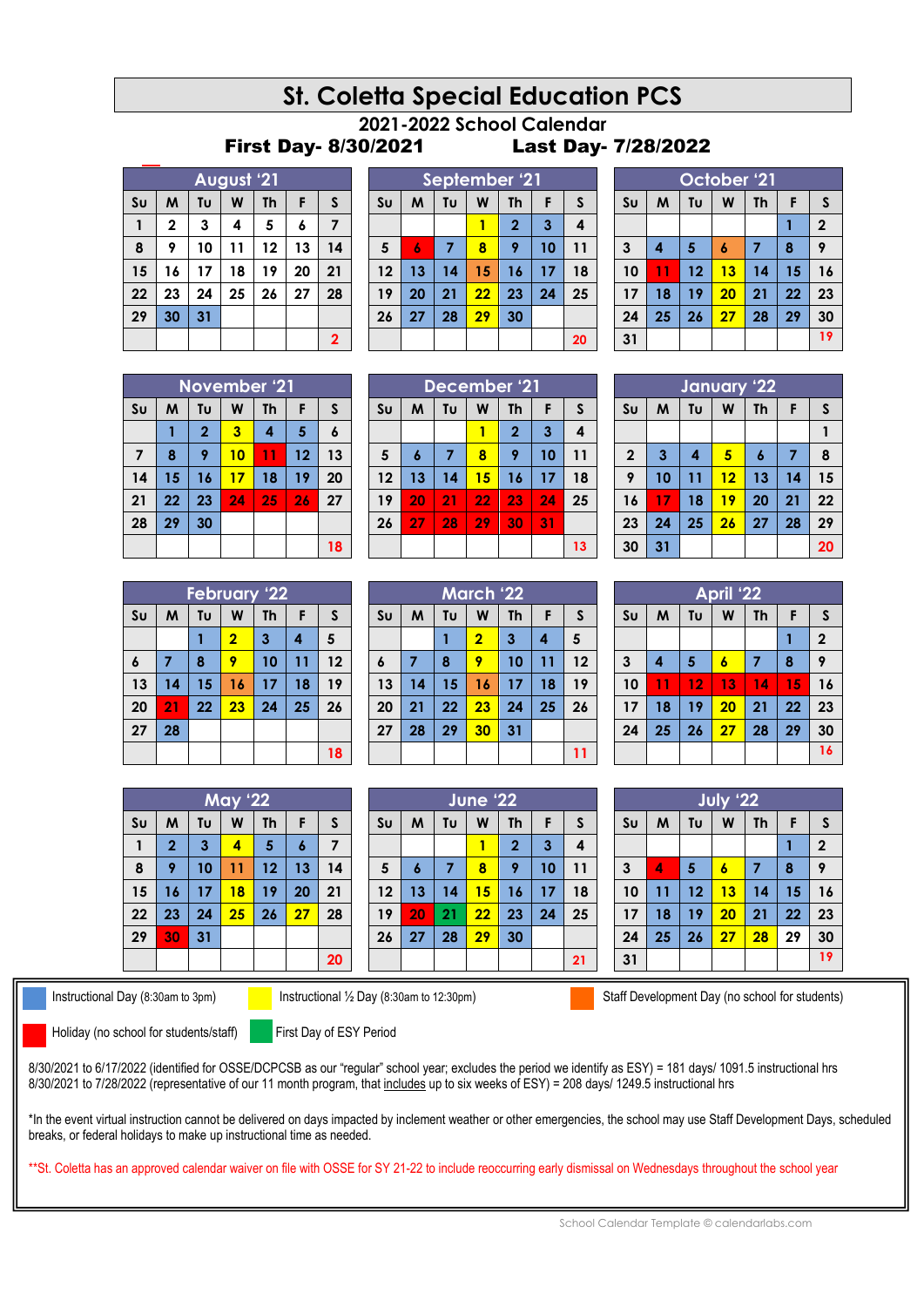

# St. Coletta School Calendar 2021-2022 (rev. 6/2021)

School instructional hours: **Mon/Tues/Thurs/Fri** (8:30am to 3pm); **Wed** (8:30am to 12:30pm)\* \*after care is not available through the school on early dismissal days

# AUGUST 2021

**Wednesday, August 18:** New Hire Orientation Begins **Wednesday, August 25**: Returning Staff Orientation **Monday, August 30:** First Day of School

#### **SEPTEMBER 2021**

**Monday, September 6:** Labor Day (School Closed) **Wednesday, September 15:** Staff Development Day (No School for Students)

# OCTOBER 2021

**Wednesday, October 6:** Staff Development Day (No School for Students) **Monday, October 11:** Indigenous Peoples Day (School Closed)

# NOVEMBER 2021

**Friday, November 5:** First Quarter QPRs Go Home **Thursday, November 11:** Veterans Day (School Closed) **Wednesday, Nov. 24 – Friday, Nov. 26:** Thanksgiving Holiday (School Closed)

# DECEMBER 2021

**Monday, Dec. 20 – Friday, Dec. 31:** Winter Break (School Closed)

# JANUARY 2022

**Monday, January 3:** Students/Staff Return from Winter Break **Monday, January 17:** Martin Luther King Jr. Day (School Closed)

#### FEBRUARY 2022

**Friday, February 11:** Second Quarter QPRs Go Home **Wednesday, February 16:** Staff Development Day (No School for Students) **Monday, February 21:** Presidents Day (School Closed)

# **MARCH 2022**

**Wednesday, March 16:** Staff Development Day (No School for Students)

# APRIL 2022

**Monday April 11 – Friday, April 15:** Spring Break (School Closed)